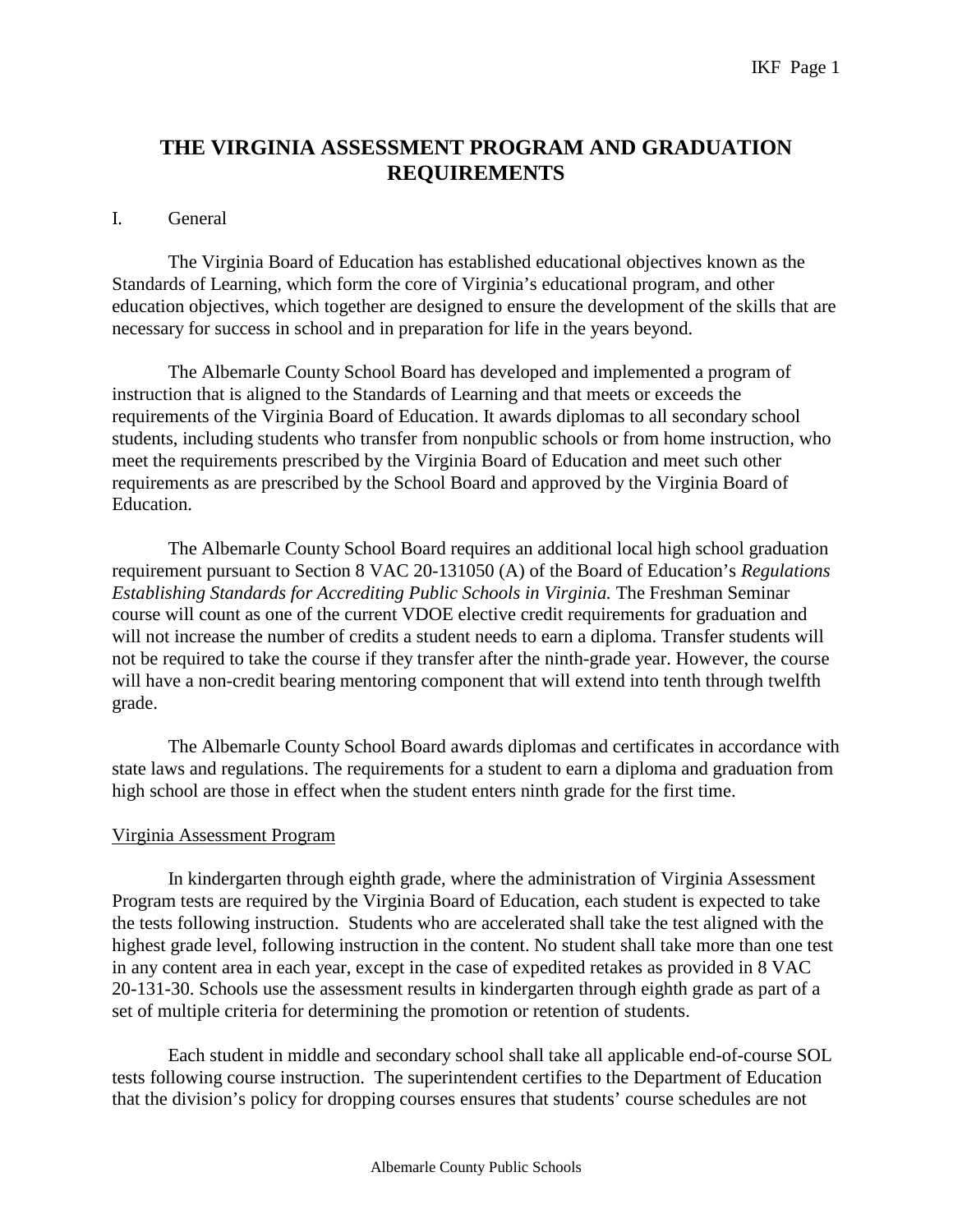changed to avoid end-of-course SOL tests. Students who achieve a passing score on an end-ofcourse SOL test will be awarded a verified unit of credit in that course in accordance with 8 VAC 20-131-110. Students may earn verified credits in any courses for which end-of-course SOL tests are available. Students are not required to take an end-of-course SOL test in an academic subject after they have earned the number of verified credits required for that academic content area for graduation unless such test is necessary in order for the school to meet federal accountability requirements. Middle and secondary schools may consider the student's end-of-course SOL test score in determining the student's final course grade.

Participation in the Virginia Assessment Program by students with disabilities is prescribed by provisions of their Individualized Education Program (IEP) or 504 Plan. All students with disabilities are assessed with appropriate accommodations and alternate assessments where necessary.

Any student identified as an English Learner (EL) participates in the Virginia Assessment Program. A school-based committee convenes and makes determinations regarding the participation level of EL students in the Virginia Assessment Program. In kindergarten through eighth grade, EL students may be granted a one-time exemption from SOL testing in the areas of writing, history, and social science.

## **Definitions**

### Authentic Performance Assessment

An "Authentic Performance Assessment" is a test that complies with guidelines adopted by the Virginia Board of Education that requires students to perform a task or create a product that is typically scored using a rubric.

### Standard Unit of Credit

A "standard unit of credit" or "standard credit" is a credit awarded for a course in which the student successfully completes 140 clock hours of instruction and the requirements of the course. A standard unit of credit may also be awarded based on a waiver of the 140-clock hour requirement as provided in Policy IKFD, Alternative Paths to Attaining Standard Units of Credit.

### Verified Unit of Credit

A "verified unit of credit" or "verified credit" is a credit awarded for a course in which a student earns a standard unit of credit and completes one of the following:

- 1. Achieves a passing score on a corresponding end-of-course SOL test.
- 2. Achieves a passing score on an additional test, as defined in 8 VAC 20-131-5, as part of the Virginia Assessment Program.
- 3. Meets the criteria for the receipt of a locally awarded verified credit when the